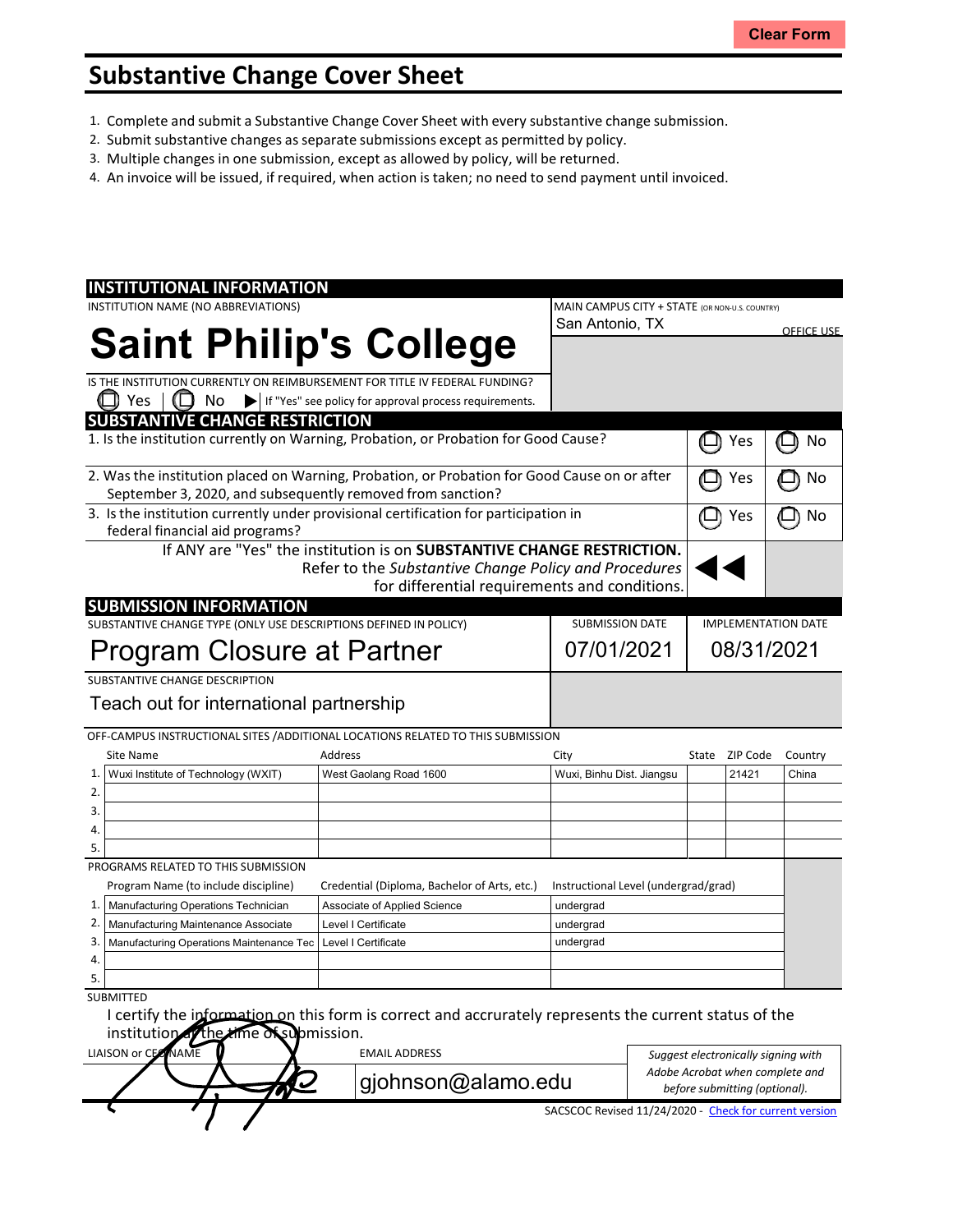

#### **Office of the President**

June 30, 2021

Dr. Kevin Sightler, Director of Substantive Change Southern Association of Colleges and Schools Commission on Colleges 1866 Southern Lane Decatur, GA 30033

Dear Dr. Sightler,

In keeping with the Southern Association of Colleges and Schools' Principles of Accreditation: Foundations for Quality Enhancement, St. Philip's College would like to notify you of a substantive change to be implemented fall of 2021. The change relates to closing a program offered through partnership agreement.

The international agreement between St. Philip's College and the Wuxi Institute of Technology (WXIT), Peoples Republic of China, has been terminated. St. Philip's College will no longer be offering to Wuxi Institute of Technology the Manufacturing Operations Technician Associate of Applied Science Degree, Manufacturing Maintenance Associate Level 1 Certificate, and Manufacturing Operations Maintenance Technician Level 1 Certificate. Related teach out plans for Manufacturing Operations Technician Associate of Applied Science Degree and Manufacturing Operations Maintenance Technician Level 1 Certificate were submitted December 16, 2020, and approvals were received from SACSCOC dated May 7, 2021.

No faculty or staff are impacted by this change, as they continue to be employed by the College and duties continue to support related manufacturing programs. No students will be impacted by this change.

The teach-out plan is attached.

Please let me know if you have any additional questions or concerns regarding this matter.

Sincerely,

Randall Dawson

Randall Dawson Acting President

C: George Johnson, SACSCOC Accreditation Liaison, St. Philips College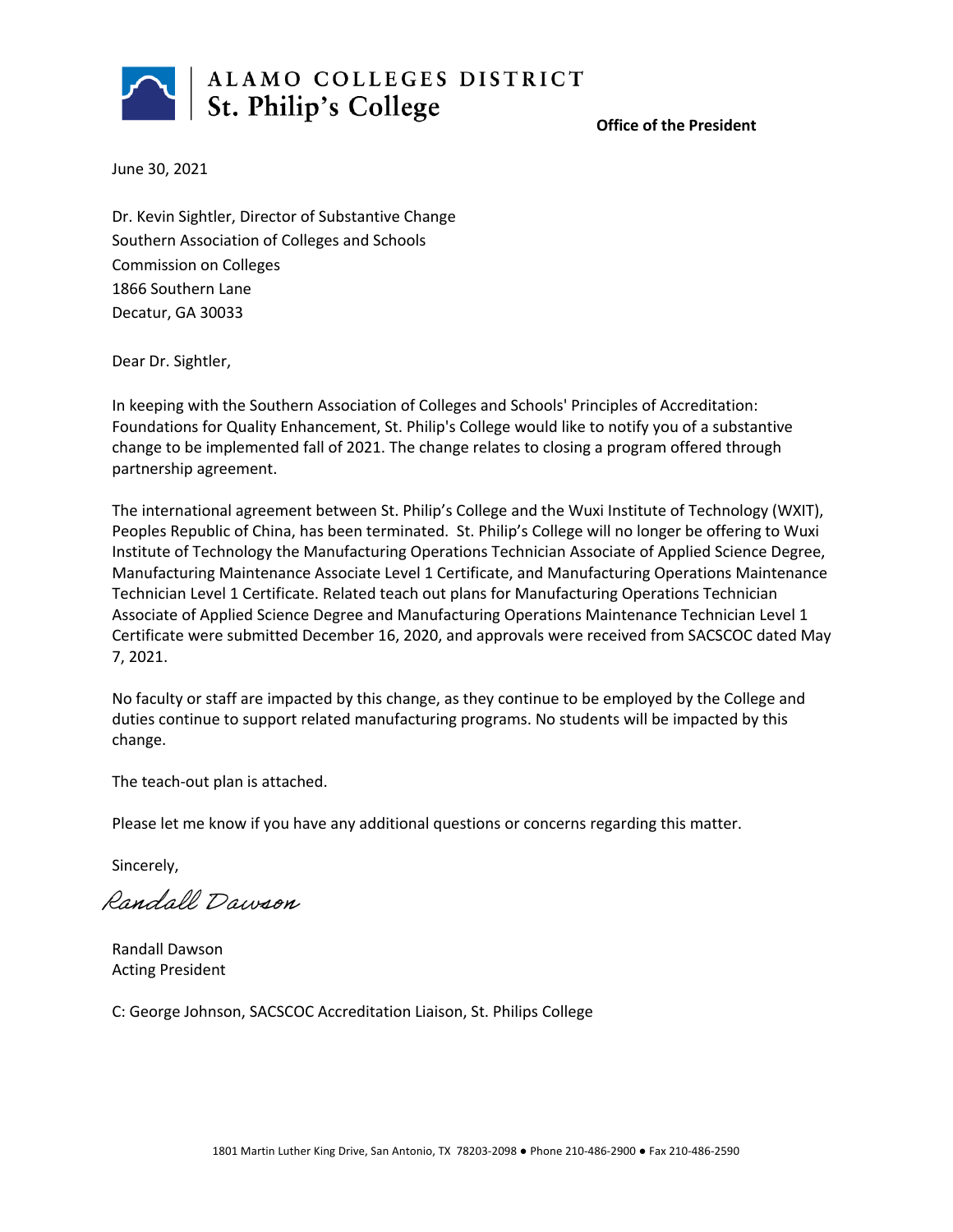# *Teach-out Plan*

# St. Philip's College

Manufacturing Operations Technician (MOT) Associate of Applied Science Degree, Manufacturing Maintenance Associate Level 1 Certificate, and Manufacturing Operations Maintenance Technician Level 1 Certificate.

This document contains the teach-out plan for the St. Philip's College partnership agreement with Wuxi Institute of Technology (WXIT), through which SPC offered Manufacturing Operations Technician Associate of Applied Science Degree, Manufacturing Maintenance Associate Level 1 Certificate, and Manufacturing Operations Maintenance Technician Level 1 Certificate programs to students at WXIT.

A teach-out plan will be offered until Fall 2021

The international agreement between St. Philip's College and the Wuxi Institute of Technology (WXIT), Peoples Republic of China, has been terminated. St. Philip's College will no longer be offering to Wuxi Institute of Technology the Manufacturing Operations Technician Associate of Applied Science Degree, Manufacturing Maintenance Associate Level 1 Certificate, and Manufacturing Operations Maintenance Technician Level 1 Certificate. There have not been any WXIT students enrolled in any MOT courses since the summer of 2018. Enrolled students were able to complete the program prior to the partnership termination; therefore, a teach-out of Fall 2021 is being submitted.

The termination of the international agreement and the subsequent teach out of the MOT degree do not impact current manufacturing programs, faculty, or students at St. Philip's College Southwest Campus; faculty and staff will not be redeployed or need assistance in finding new employment. Additionally, WXIT faculty and students were not impacted by this change.

St. Philip's College, the sponsoring institution for the partnership is not closing. St. Philip's College remains a functioning SACSCOC accredited institution and continues to serve as a community college in San Antonio, Texas.

# **The Degree Plans:**

Total Program Credit Hours: 60

Manufacturing Operations Technician, A.A.S

Manufacturing Maintenance Associate Level 1 Certificate (Total Credit Hours 17)

Manufacturing Operations Maintenance Technician Level 1 Certificate (Total Credit Hours 31)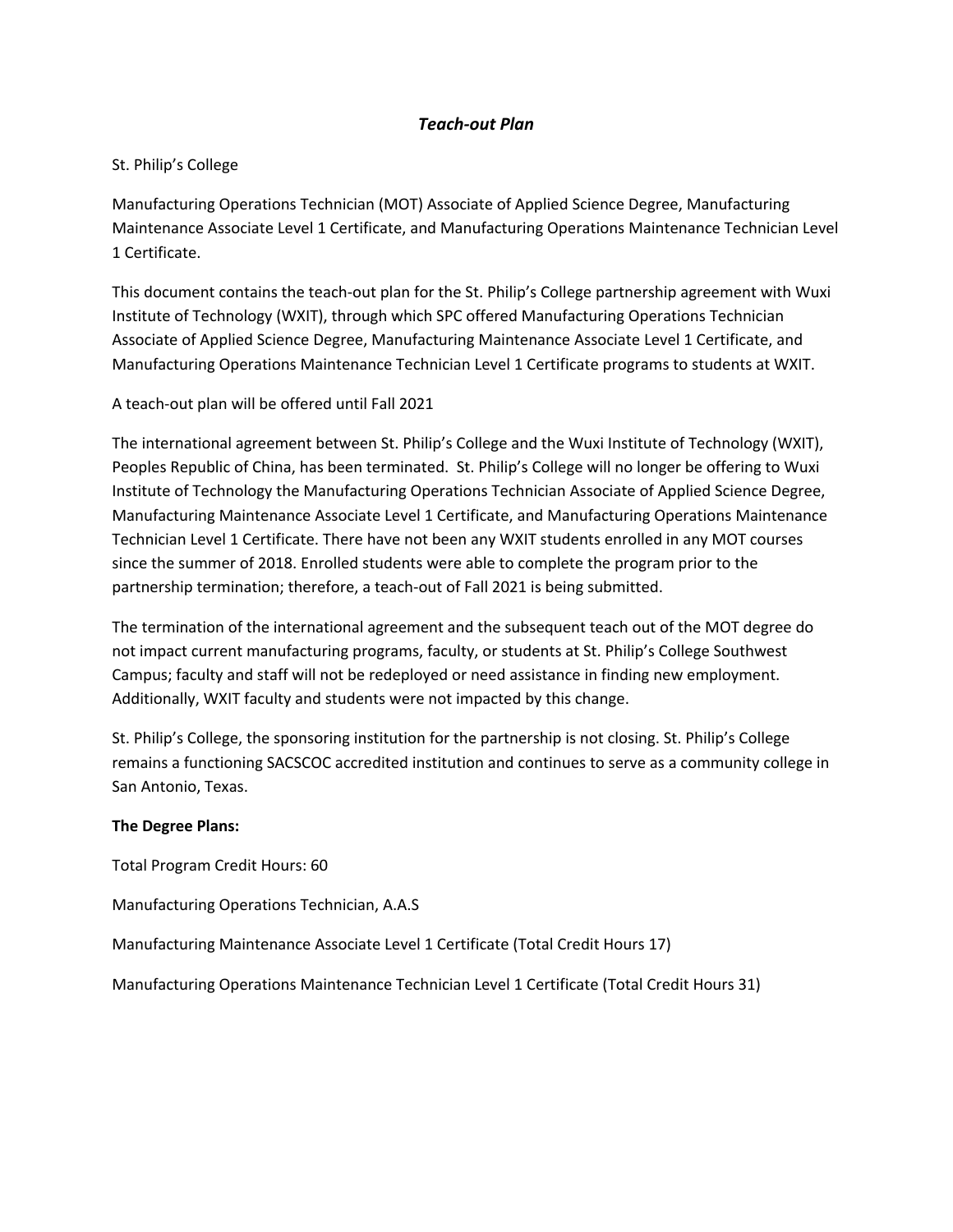The Manufacturing Operations Technician A.A.S. is designed to prepare students for careers as maintenance technicians in high-performance manufacturing environments. The program provides training in Fluid Power, Programmable Logic Controls and Welding, among other skill areas. The AAS degree may transfer credits to other BAAS degrees. T

## **Total Credit Hours Required: 60**

#### **Semester I**

- MCHN 1320 Precision Tools and Measurement
- MCHN 1302 Print Reading for Machining Trade
- MCHN 1438 Basic Machine Shop I
- INMT 2303 Pumps, Compressors and Mechanical Drives
- MATH 1332 Contemporary Mathematics (Quantitative Reasoning)
- or a course from Mathematics (20) Core .

#### **Semester II**

- ELMT 1305 Basic Fluid Power
- ELPT 1319 Fundamentals of Electricity I
- RBTC 1347 Electromechanical Devices \*\*\*
- WLDG 1428 Introduction to Shielded Metal Arc Welding (SMAW)
- ENGL 1301 Composition I
- or a course from Communication (10) Core.

#### **Semester III**

- RBTC 1305 Robotic Fundamentals
- ITSC 1301 Introduction to Computers
- or COSC 1301 Introduction to Computing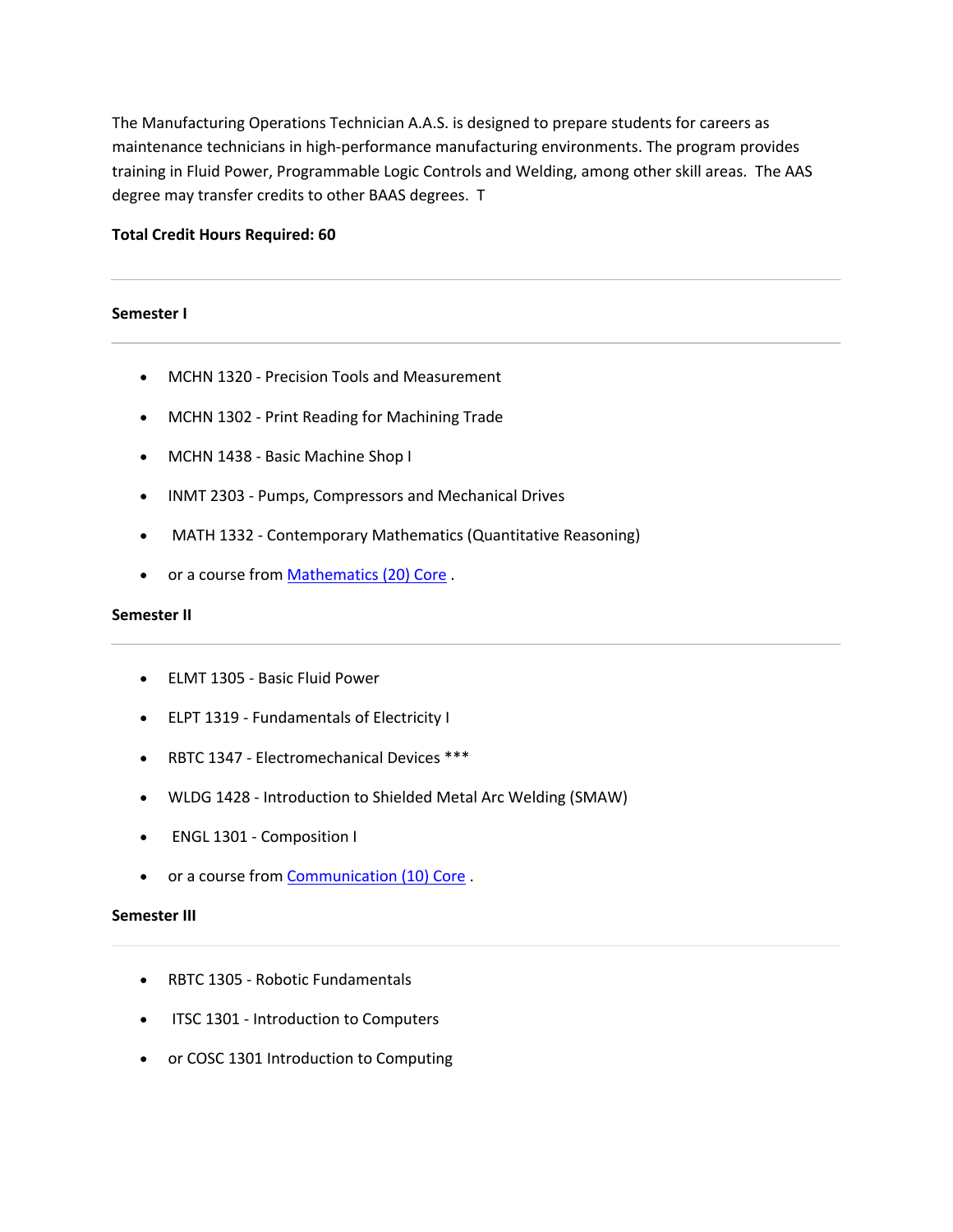#### **Semester IV**

- RBTC 2347 Computer Integrated Manufacturing
- ELPT 2419 Programmable Logic Controllers I
- ELPT 1441 Motor Control
- ARTS 1301 Art Appreciation
- or a course from Creative Arts (50) Core
- ECON 1301 Introduction to Economics
- or a course from Social and Behavioral Sciences (80) Core .

#### **Semester V**

- MCHN 2266 Practicum (or Field Experience) Machine Tool Technology/Machinist
- PHYS 1305 Introductory Physics I Lecture
- or a course from Life and Physical Sciences (30) Core .

#### **Manufacturing Maintenance Associate Level 1 Certificate (Total Credit Hours 17)**

#### **Semester 1**

- CETT 1409 DC-AC Circuits
- ELMT 1305 Basic Fluid Power

## **Semester 2**

- INTC 1357 AC/DC Motor Control
- RBTC 1347 Electromechanical Devices

# **Semester 3**

• MCHN 2486 - Internship - Machine Tool Technology/Machinist or MCHN 1491 Special Topics in Machinist/Machine Technologist